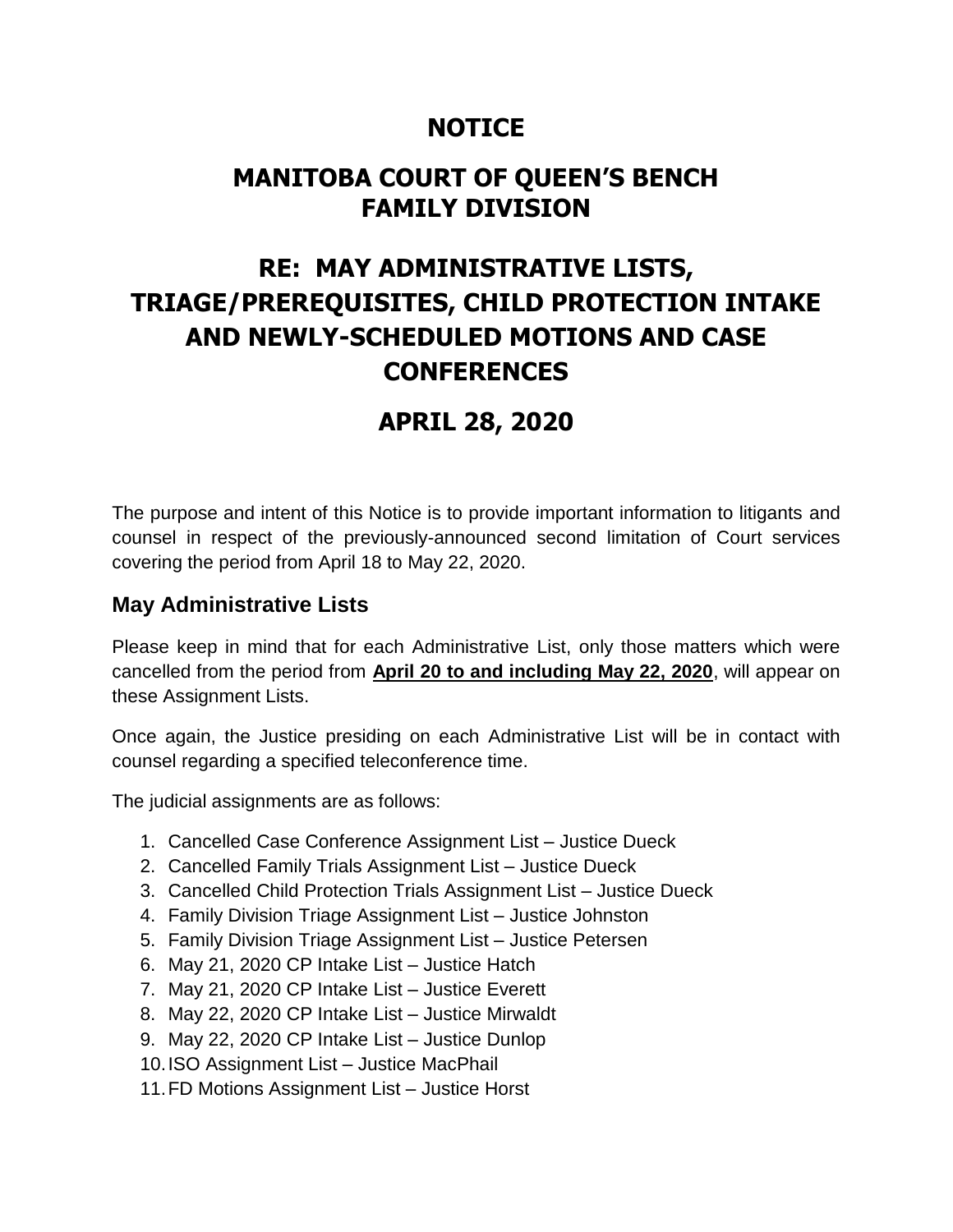- 12.FD Motions Assignment List Justice Thomson
- 13.Circuit Court Assignment List Justice Horst

There are now two FD Motions Assignment Lists. The two FD Motions Assignment Lists will provide a greater opportunity to dispose of the previously-cancelled motions. As noted in the first Notice to the Profession respecting COVID-19, the motions had been previously scheduled and presumptively set to proceed from April 20 to and including May 22, 2020. However, in the event that there are any procedural concerns prior to the FD Motions Assignment List, counsel are to directly communicate to the Presiding Judge assigned to the motion through written correspondence.

## **Triage/Prerequisites**

The Triage Assignment Lists for May will be the last. Future triage matters will be set down and dealt with on the regularly-scheduled Monday Lists and will continue to run via teleconference until further notice. A Notice to the Profession was recently (April 24, 2020) released by Senior Master Lee with respect to the operation of dockets regarding the enforcement of prerequisites.

The Triage Screening List overseen by Ms. Angie Tkachuk will continue to operate via teleconference.

Temporary measures are being implemented with respect to the online completion of the For the Sake of the Children Program, details of which will be communicated as soon as they become available.

## **Child Protection Intake**

The May 21 and 22, 2020 CP Administrative Intake Lists will be the last. After the conclusion of those Lists, given the fully-operational child protection dockets being performed by the Masters, the regular CP Intake Lists, will continue to run on the regularly-scheduled Thursdays and will continue to be conducted via teleconference until further notice.

## **Motions and Case Conferences (Expanded Services)**

Effective immediately, as it relates to the post-triage and "transition" matters, despite the continuing and obviously fluid COVID-19 crisis, the Manitoba Court of Queen's Bench Family Division will now be resuming an almost normal level of judicial service in the realm of case conferencing and interim motions. The service in this connection will now be greater than what had been previously announced. Accordingly, litigants involved in posttriage or transition matters are no longer required to establish "emergent" circumstances to secure a hearing date as they will now have access to what had been previously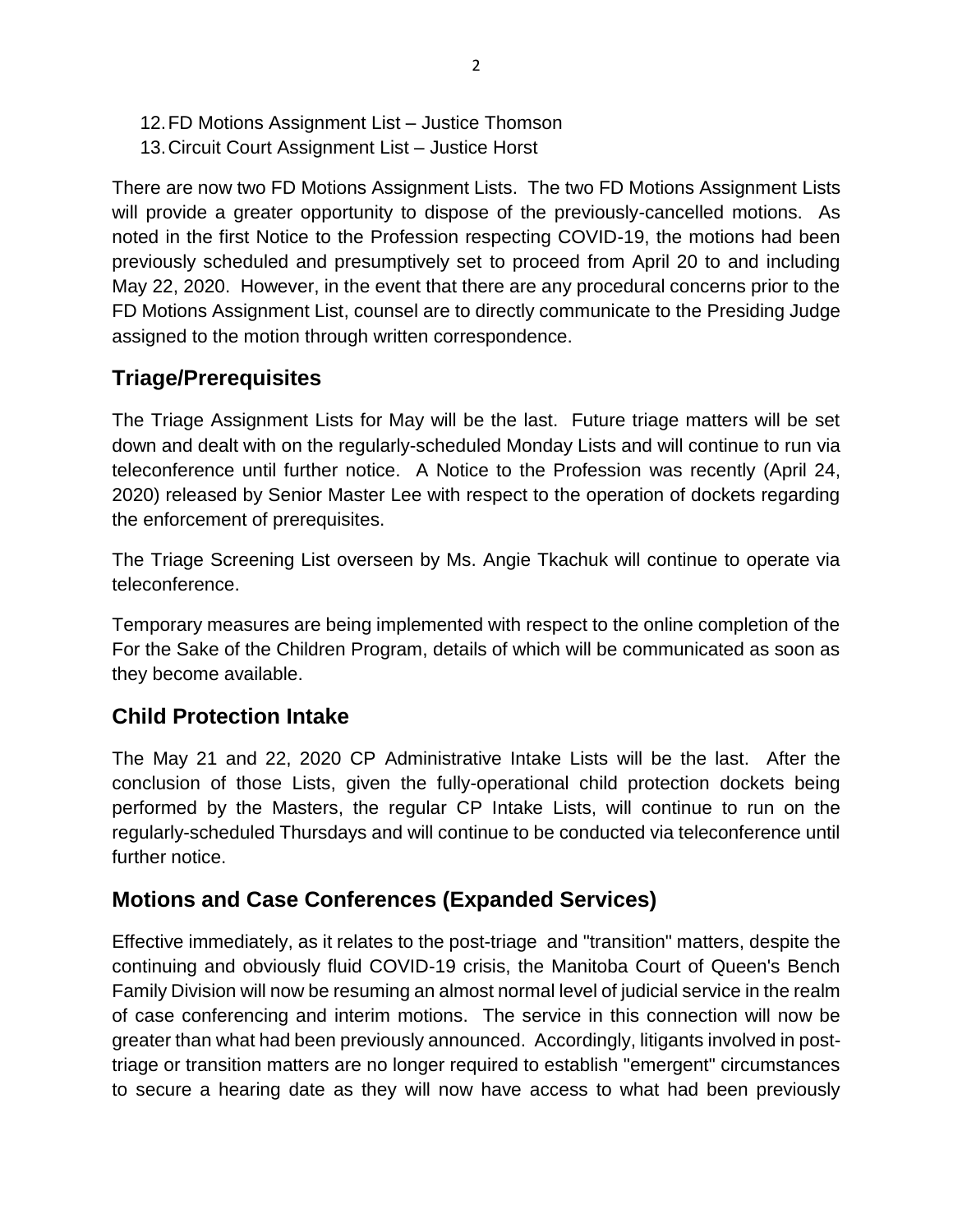unavailable hearing dates owing to the COVID crisis. The judicial service (the motion or the case conference) in this area will be undertaken remotely via teleconference/video conference. The Court will also make available the possibility of Judicially-Assisted Dispute Resolution (JADR) which, if and when utilized, will also be conducted remotely. It should be noted that these judicial services respecting motions, case conferences and JADRs represent an amendment from the previous notices and directions provided since the COVID-19 crisis.

Given the particularly high volume of cancelled trials during the April/May closure, in the event that the parties have already completed a trial readiness case conference, the Court will consider the possibility of facilitating a JADR *prior* to the Assignment List. If counsel believe that a settlement is possible through such a mechanism, subject to the Court's permission, a Judge may be assigned to conduct such a hearing. The usual correspondence and request should be made directly to me as Acting Associate Chief Justice.

## **What is Expected from Counsel and What can be Expected from the Court?**

To be clear about what the court is now offering as a result of this Notice, it should be understood that the Court will be providing case conferences and motions for newlyscheduled matters. This is not to be confused with previously-scheduled (but now adjourned) matters from March, April and May 2020, that are presently returnable to the current or any future Administrative Lists. While litigants involved in those alreadyadjourned matters may have access to the Court's renewed service (pursuant to this Notice) respecting motions and case conferences, for those already-adjourned matters, the rescheduling of those matters to a motions date or a case conference, must occur from the Assignment List in question. It should also be understood, that pending a decision about matters currently scheduled for June (which matters are for the moment, presumptively set to proceed) those matters cannot be pre-emptively rescheduled pursuant to this Notice until and if the already-scheduled matters are adjourned.

There will be an expectation of a high level of preparation, rigour and collaboration in counsel's approach to these conferences and motions. The identified and requisite preparation will include discussion between counsel **prior to** appearing before the presiding Justice for the purposes of narrowing and focusing the issues so as to maximize the use of the limited time available at the scheduled appearance. Counsel must be clear what it is that the presiding judge is being asked to do and what the presiding Judge is being asked to focus upon. Where submissions are being made to the presiding Judge in the context of a contested motion, counsel must, now more than ever, be focused and succinct in their submissions.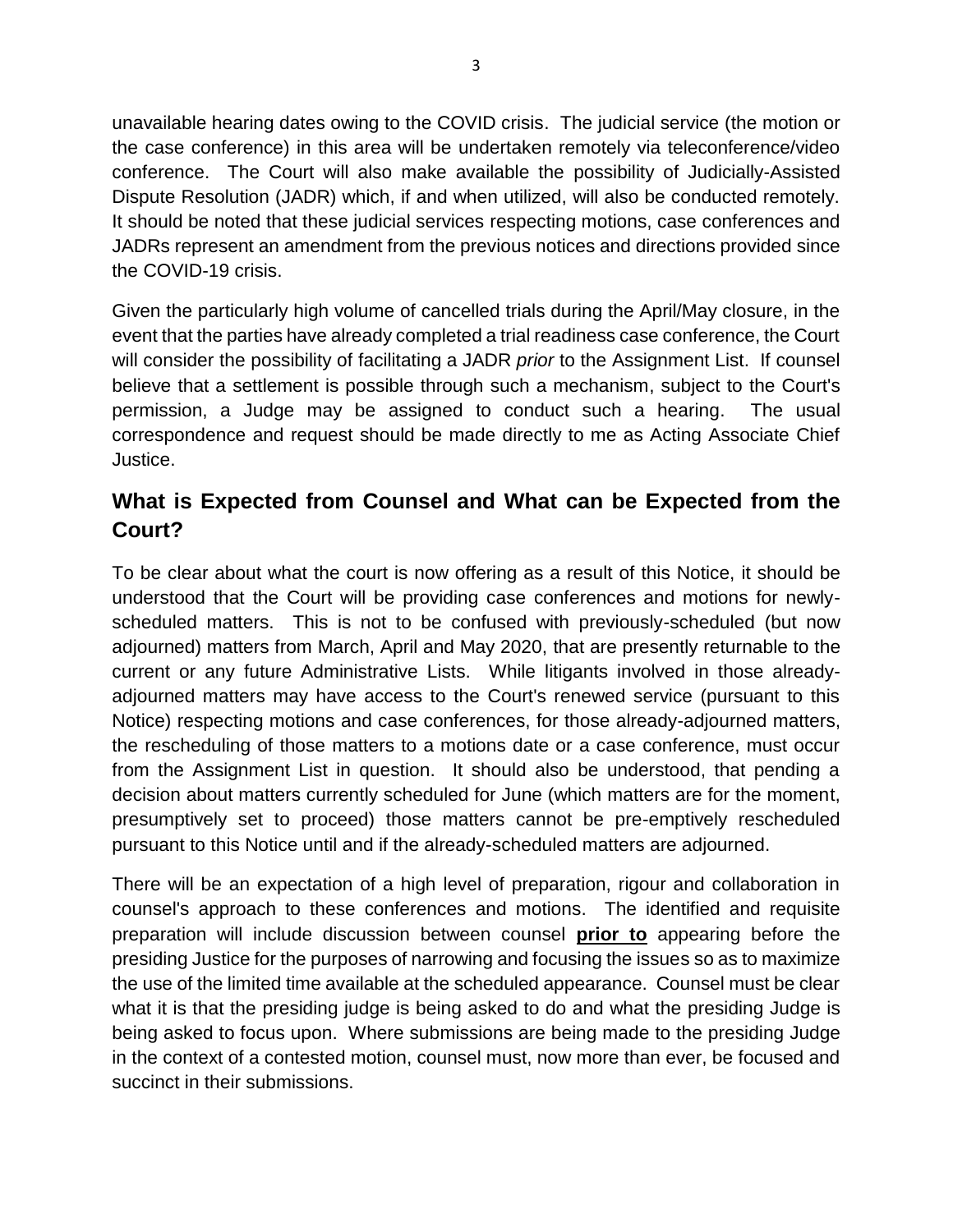In order to secure a new case conference or motion, counsel will continue to require the leave of their assigned case conference Judge through the use of Form 70DD.

### **Requirements and Limitations**

The identified case management, motions and JADR conferences will be subject to the following requirements and limitations:

- In keeping with one of the defining cornerstones of the Court's model in respect of family proceedings in Manitoba, it will continue to be a requirement that a trial date be set in the event of a first case conference or if the matter is a transitional case where a trial date has yet been set. Exceptionally, during this health crisis and given the past and expected future trial cancellations, trial dates may be set outside of the Court's usual scheduling parameters.
- In the event that a previously-scheduled motion or case conference has been cancelled or may be cancelled in the future, counsel/litigants will determine whether, pursuant to this Notice, they wish a rescheduled motion or case conference (both of which would be done remotely) or whether the matter will remain on the Administrative Assignment List, at which time the canceled matter will be rescheduled for a potentially further away new case conference or motion date.

## **Additional Parameters**

- It is to be presumed that any matter scheduled pursuant to this Notice (case conference or motion) will not be on the *Court* record, unless directed otherwise by the Presiding Judge. The utilization of a courtroom together with the creation of a formal record through the Court's own recording system will require permission of an Administrative Judge.
- While self-represented litigants may be part of this initiative, it will remain within the discretion of the Presiding Judge to determine whether, in any given case, the process is suitable for the involvement of a self-represented litigant and, if so, the manner in which the matter will proceed (for example, on the record).
- Once leave is granted by a Judge to secure a new case conference date or a motion, counsel are to obtain available dates and times as follows:
	- o Case conferences Sharon Wolbaum by email at [Sharon.Wolbaum@gov.mb.ca;](mailto:Sharon.Wolbaum@gov.mb.ca) and
	- o Motions Angie Tkachuk by email at [Angie.Tkachuk@gov.mb.ca](mailto:Angie.Tkachuk@gov.mb.ca)
- Counsel must provide their written materials to the assigned Judge by email in a PDF format on or before three clear business days prior to the hearing.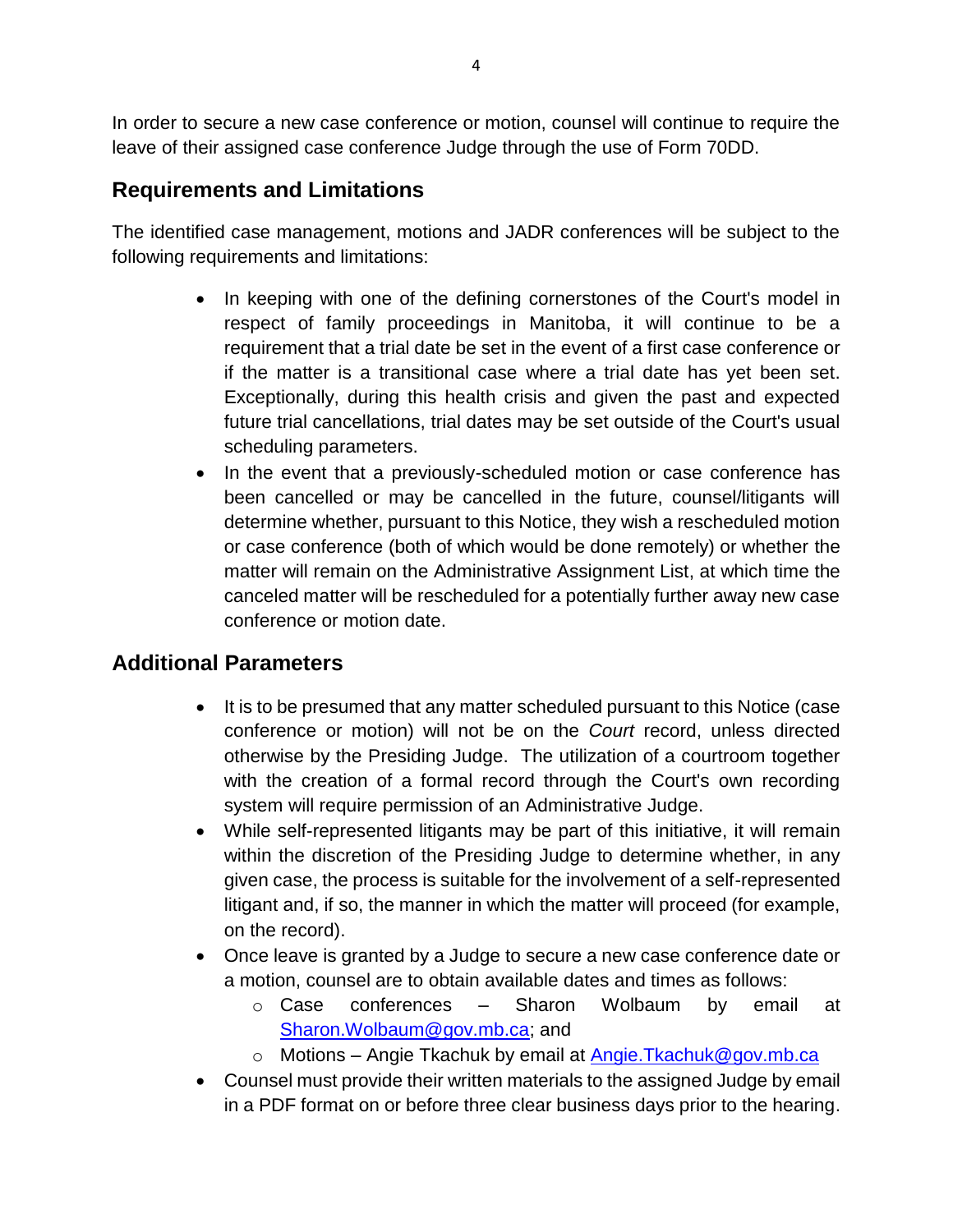- All matters will proceed by way of teleconference or videoconference and the participating counsel will be responsible for providing conference call services, including dial-in numbers and access codes by email to the Presiding Judge on the Thursday before the week the matter is scheduled to proceed. At that same time, it is also required that counsel provide to the Presiding Judge the completed Agreement on Hearing via Teleconference or Videoconference form (copy attached) respecting the nature, details and rules of the engagement for the teleconference/videoconference.
- Notwithstanding an Agreement by counsel/litigants respecting the hearing, to be clear, the Presiding Justice continues to retain jurisdiction respecting all procedural aspects of the hearing.
- Following the case conference, the Court will prepare its regular memorandum.
- Following a motion, the Court will prepare a disposition sheet to be distributed to the litigants.
- The foregoing is subject to change. Any changes will be announced on the Court's website.

#### **ISSUED BY:**

#### *"Original signed by Acting Associate Chief Justice Dueck"*

*\_\_* **The Honourable Acting Associate Chief Justice Allan Dueck Court of Queen's Bench (Manitoba)**

**Date: April 28, 2020**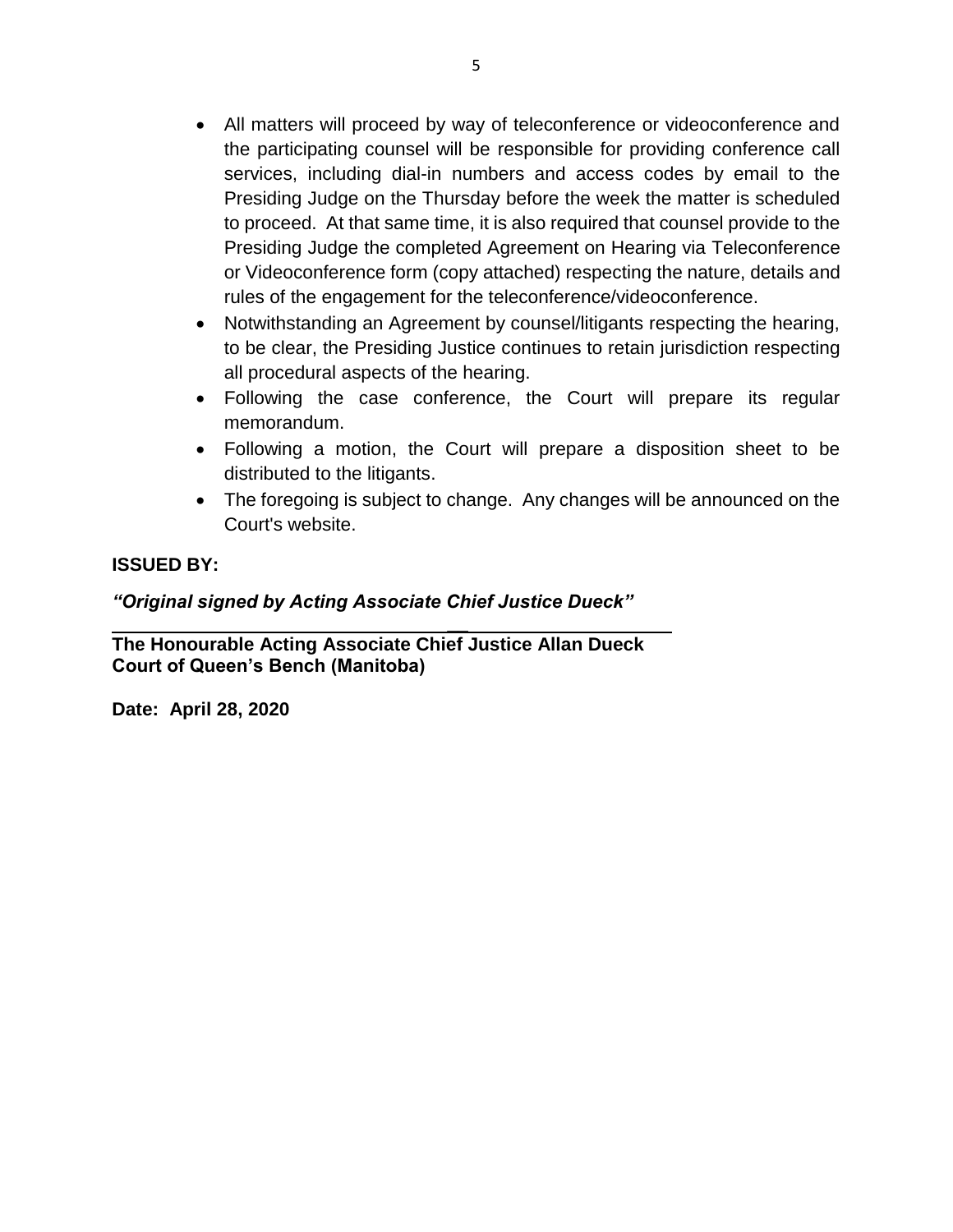File No. [Insert Court File No.]

#### **QUEEN'S BENCH WINNIPEG CENTRE**

#### **BETWEEN:**

#### **Insert Name of Plaintiff/Applicant,**

Petitioner/Applicant,

- and –

#### **Insert Name of Defendant/Respondent,**

Respondent.

### **AGREEMENT ON HEARING VIA TELECONFERENCE OR VIDEO CONFERENCE**

1. It is agreed that the terms of the Court of Queen's Bench Notice regarding Family Division Case Management Conferences, Judicially Assisted Dispute Resolution (JADR) and Interim Motions, dated April 28th, 2020 will govern.

2. The [Case Management Conference, Judicially Assisted Dispute Resolution (JADR) and Interim Motion] initiated by the [Insert Moving Party] shall proceed on [Insert Time and Date of Hearing] by way of [Teleconference or Video Conference]..

3. The instructions to join the [Teleconference or Video Conference] are as follows: [Provide detailed instructions including: (For a Teleconference) the 2 dial-in number and conference ID number or password; (For a Video Conference) the application to be used, along with a hyperlink or other instructions to join.]

4. It is to be presumed that the matter will not be on the record for Case Conferences, JADR's or motions, except as the judge may order.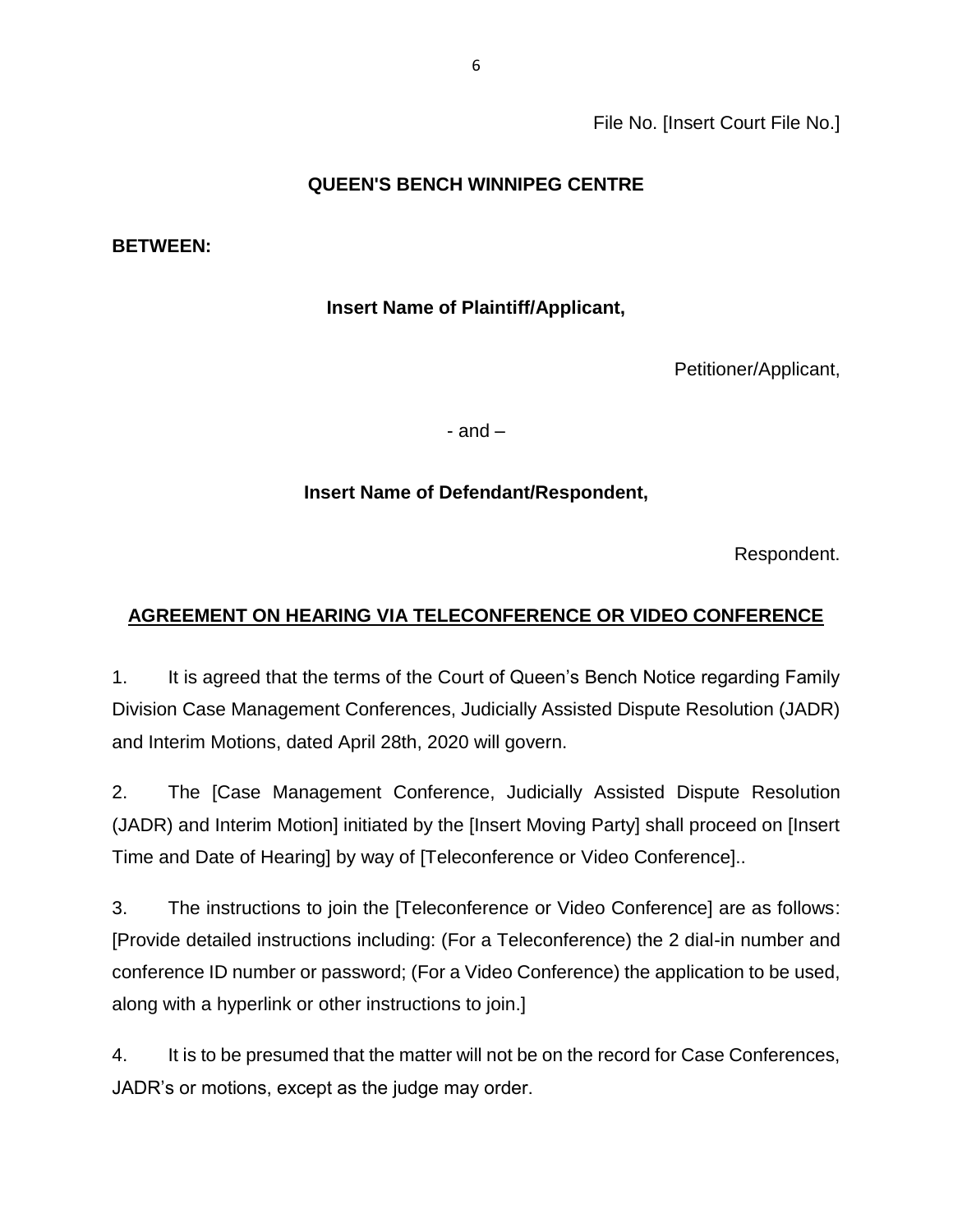5. The parties agree that for a case conference, motion or JADR, only such parts as the judge may direct shall be recorded. [If there is to be a recording made – details shall be inserted as to how the recording will be made, and how it will be made available for distribution to each party and the Court, subject to the court's determination of what use may be made of the recording.].

6. The parties agree that the following documents will be relied upon at the [Case Management Conferences, Judicially Assisted Dispute Resolution (JADR) and Interim Motions]. [For the purpose of the Case Management Conference or motion, counsel must file a Brief, which shall include the pleadings and all existing Triage or Case Management Conference memoranda prepared by judges who presided previously on the matter]. This list, for the purposes of any adjudication and/or decision, shall be seen as the basis or foundation for that decision and in that sense, constitute the "record":

(a) [Insert List of Documents and indicate whether they have been filed with the Court Registry.]

7. The parties agree that all documents listed in paragraph 6 herein will be provided by email (in PDF format) to the assigned judge at least three (3) clear business days prior to the scheduled appearance.

8. Should any document(s) listed in paragraph 6 herein not be filed on the Court Registry, counsel agree and undertake to file the original documents on the Court Registry as soon as possible.

9. The parties estimate that they will require [Insert Time required] for the hearing of their submissions.

[Insert Date]

AGREED TO BY COUNSEL FOR THE PARTIES:

[Insert Firm Name]

Per:

[Insert Name of Plaintiff/Applicant Counsel]